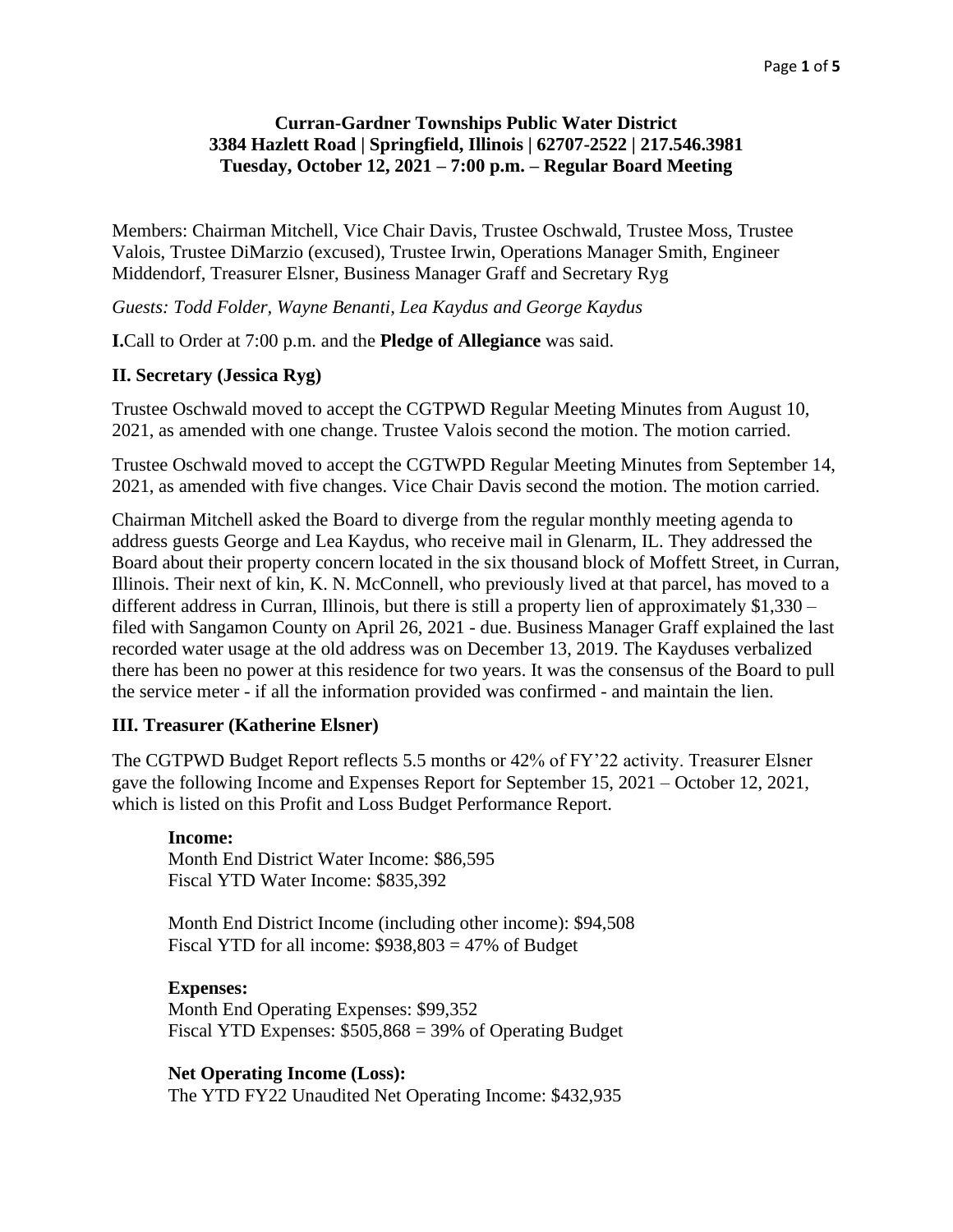Budgeted Debt Service: \$46,421 (transfers each month to Debt & Service accounts)

Capital Expenses for the period: \$58,135

Net LOSS for the period: \$-109,400

### **Bills – Total Payments to Vendors (September 15, 2021 to October 12, 2021)**: \$159,220.07

*Treasurer Elsner provided Board members with a monthly, unaudited income statement and balance sheet for September 1 – September 30, 2021 which includes the operating account as well as September 20, 2021, balances in the District's accounts.* 

Trustee Moss made a motion to approve the Treasurer's Profit and Loss Budget Report pending audit. Trustee Oschwald second the motion. The motion carried.

Trustee Oschwald made a motion to pay the bills as presented. Trustee Moss second the motion. The motion carried.

### **IV. Operations Manager's Report (Aaron Smith)**

Water loss report for August 16 – September 15, 2021:

- Amount of Treated Water Sent to Distribution System: 12,205,000 gallons (Note: This was a 30-day billing cycle.)
- Amount of Water Billed to Customers: 10,952,000 gallons (includes bulk water sales)
- Amount of Water Loss: 10.27%
- Amount of Water Loss: 1,253,000 gallons
- Amount of Water Loss by Gallons per Minutes: 29 gallons/minute

*Disclaimer: No water from CWLP, South Sangamon Water Commission or customer billings served by them had any bearing on the determinations made in this report.*

There were two, 2-inch water line services installed on Farmington Cemetery Road.

A 6" hot tap was completed on Old Salem Lane. This 6" water main will not be one of the connections to supply water to the Sloan Crossing subdivision.

Water main was installed by the contractor in the Sloan Crossing subdivision. The water main lines were filled, flushed and pressure tested.

A 10" hot tap and a 10" water main were installed on Bradfordton Rd. The water main line will help supply water to the Sloan Crossing subdivision. Construction was temporarily stopped due to rain, but our crew is approximately 100' from the final connection.

Farmingdale Road had a water main break on Sunday, November 3, 2021. Crews were able to isolate the main by shutting off two valves and it has been repaired. There were no customers affected with the shut-down. It was believed that powerful lightning exposed a water main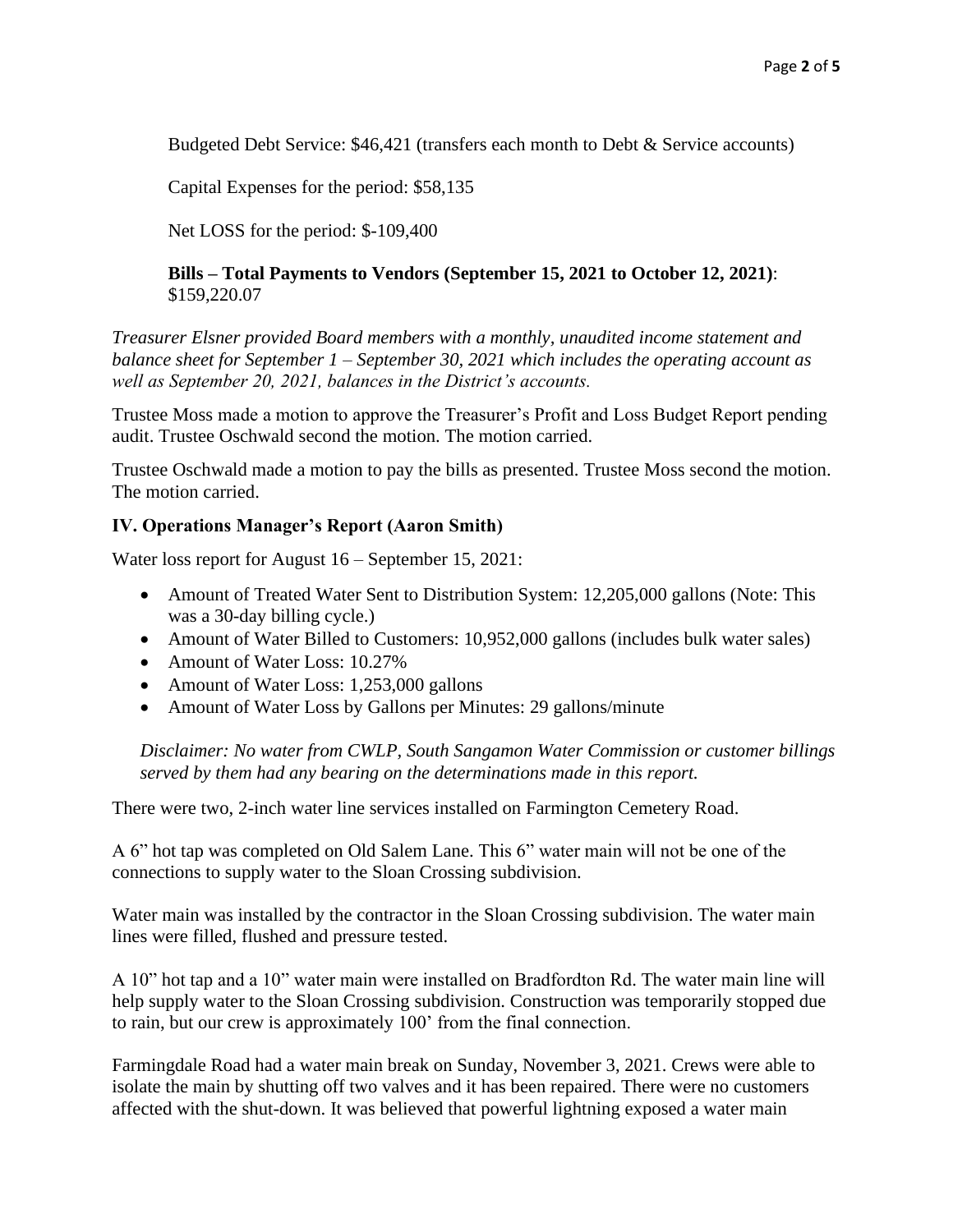located four feet below the surface on Farmingdale Road. It was repaired without effecting any water loss to customers.

Our water operators attended the annual Illinois Potable Water Supply Operators Association fall conference in Springfield, IL. They met regulatory officials and listened to presentations regarding health and safety for drinking water. They learned about new laws and rules which apply to potable water production, distribution, monitoring and skilled operation of water plants.

The property manager for a parcel on Hazlett Road received a follow-up email requesting easement consent. The property manager forwarded it to the owners for review. Also, the attorney for the Moore Road parcel received a follow-up email re: easement approval.

Two water services were relocated on Verdant Lane.

# **V. Business Manager (Cherril Graff)**

Business Manager Graff conducts a routine audit on each CGTPWD customer bills which include a CWLP Master Meter. She spotted a CGTPWD customer account (Stone Creek Home Owners Association) which revealed an irregularity. Their account has four sprinkler-based water meters (only used for five months out of the year) on four separate water district bills. Business Manager Cherril Graff and Operations Manager Aaron Smith worked together with the Stone Creek HOA to resolve the issue.

Attorney Cap O'Keefe of Brown Hay and Stevens, 205 South 5<sup>th</sup> Street #700, Springfield, IL, 217-544-8491, sent a copy of the well field's easement information to Menard Electric Cooperative, 14300 Illinois Route 97, Atterberry Street, Petersburg, IL, 62675. The well fields easement information was also sent to Max Middendorf of MECO Engineering and Operations Manager Aaron Smith.

The CGTPWD Treasurer position is open with Treasurer Katherine Elsner's departure in December of 2021. The position was locally advertised, and prospective candidate's resumes collected for review. The CGTPWD Trustees were given copies to review. The CGTPWD Personnel Committee is responsible for hiring the new treasurer. They will review material, develop relevant questions to ask each candidate, review/compare/discuss notes of each candidate's strengths and weaknesses and check candidate references/background checks.

There have been 781 cellular water meters installed as of Tuesday, October 12, 2021. There are sixty (60) water meters await installation, pending weather.

# **VI. District Engineer (Max Middendorf)**

Well #7: The first load of concrete is poured, but Brotcke Well and Pump awaits the second pour since the site continues to be plagued with rain. After the concrete is set-up, the pump, motor, and column pipe will be positioned and installed. Brotcke Well and Pump redrilled, pump tested and installed the inner and out casings of the well. Also, the platform to the well is finished. The final annular space between the inner and outer casings is on-hold due to rain. MECO estimates the well will be able to produce 450 gallons per minute, although the target rate is 250 gallons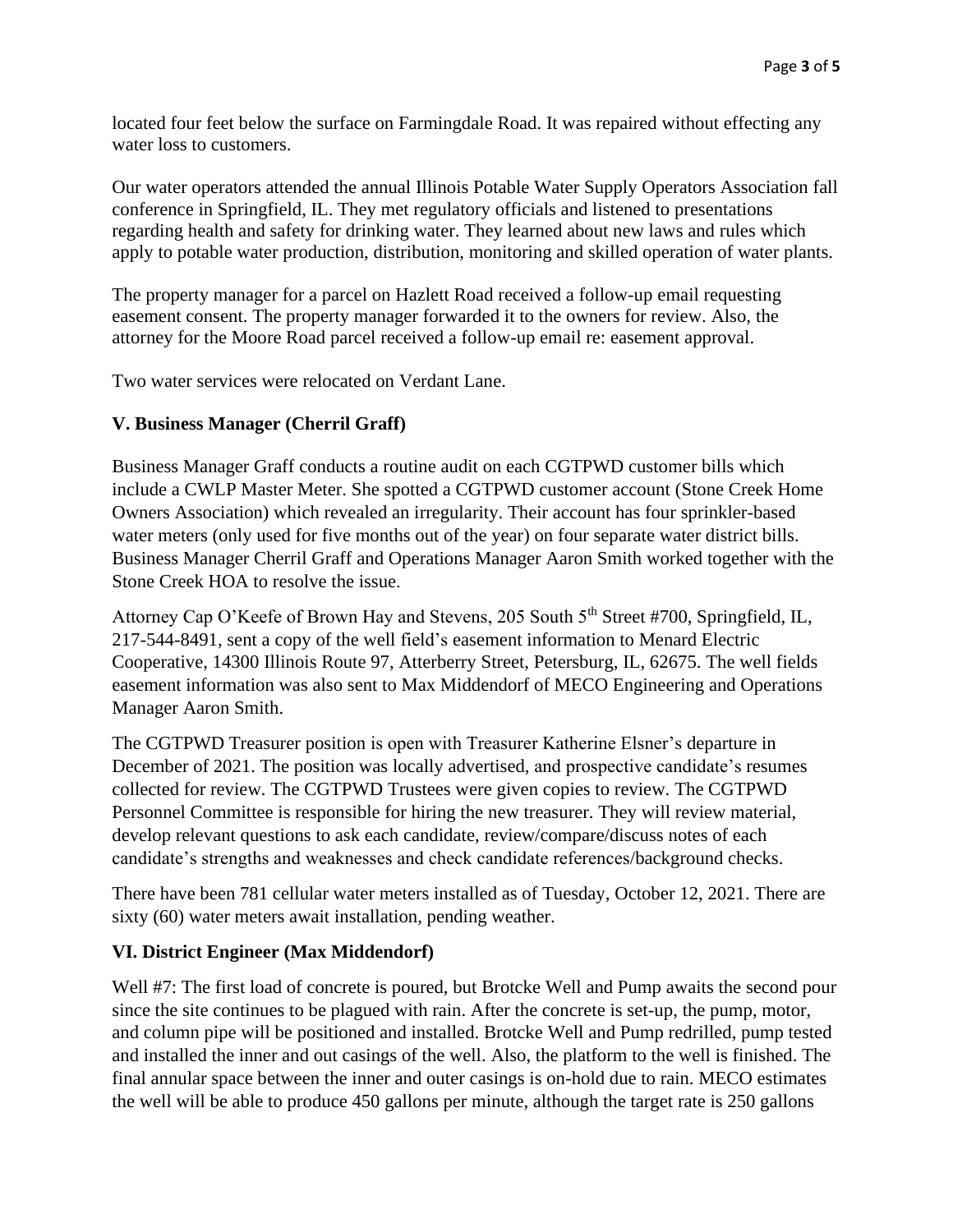per minute. The next step is to install the water main and meter infrastructure when weather conditions improve.

Pipe estimates remains volatile in the market. Supplies seem to be receiving intermittent, partial resupplies of various components. MECO will continue to monitor the situation.

A lightning strike (visit lighteningmaps.org to investigate where past lightning strikes occurred) pummeled four feet down below the ground which destroyed a water main. The damaged piece was on display at tonight's meeting.

The water industry regulators continue to push for Polyphenol regulations. In an effort to get ahead this, the District examined the Environmental Protection Agency (EPA) SRF as loan option. The EPA stretched that specific loan up to 30-years - and professional industry watchers expect an announcement extending it another ten years to bringing it to a 40-year loan – while maintaining debt forgiveness and a low interest rate. From a qualifying standpoint, Engineer Middendorf said it's the same rules as the other District loan. This could be a good option for future capital projects since the District is familiar with the rules/criteria of the loan.

The Illinois Potable Water Supply Operators Association Conference included a review GIS, SCADA and presentation about NSF STd 61 (which removes contaminates – epoxy and other types of coating/accessories – that meet a potable water/infrastructure). This would eliminate solvents (toxins) in the system. The full VOC federal legislative mandate will be enforced in 2023. If the District uses NSF STd61, it has a high velocity with an interior potential of a 25-year shelf life. It is sprayed on when used and this means spray equipment has to be heavy duty to move the material. It is similar to powder coat.

# **VII. Guests: n/a**

### **VIII. Chair, Vice Chair and Committee Reports**

- a. Chairman (Mitchell): Chairman (Mitchell): Chairman thanked the crews and office for no loss of water from the water main break off of Farmingdale Road on November 3rd. There is no update on the CGTPWD/CWLP Intergovernmental Agreement. The District awaits information on the proposed Springfield Clinic Facility Development.
- b. Vice Chair (Davis): Vice Chair Don Davis reached out to Document Management Incorporated, 2955 Fiat Avenue, Springfield, Illinois, 62703, 217-522-7385, louis.gianasi@emaildmi.com. Mr. Louis Gianasi of Document Management Incorporated estimated a total of seven (7) hours to complete the ordinance conversion at \$75/hour. The approximate project cost is \$525.00. This includes a.) OCR of existing PDF files to make them searchable and b.) Capturing data from the existing documents for a document index.
- c. Finance (Oschwald/DiMarzio) Trustee Oschwald inquired about the likelihood of working with the Village of Pleasant Plains again as a possible customer. The options were discussed to make that happen. It was noted that the Village of Pleasant Plains has their own sewer system which affects their debt service/budget. Trustee Oschwald suggested that the District should be proactive in seeking out funds/grants should